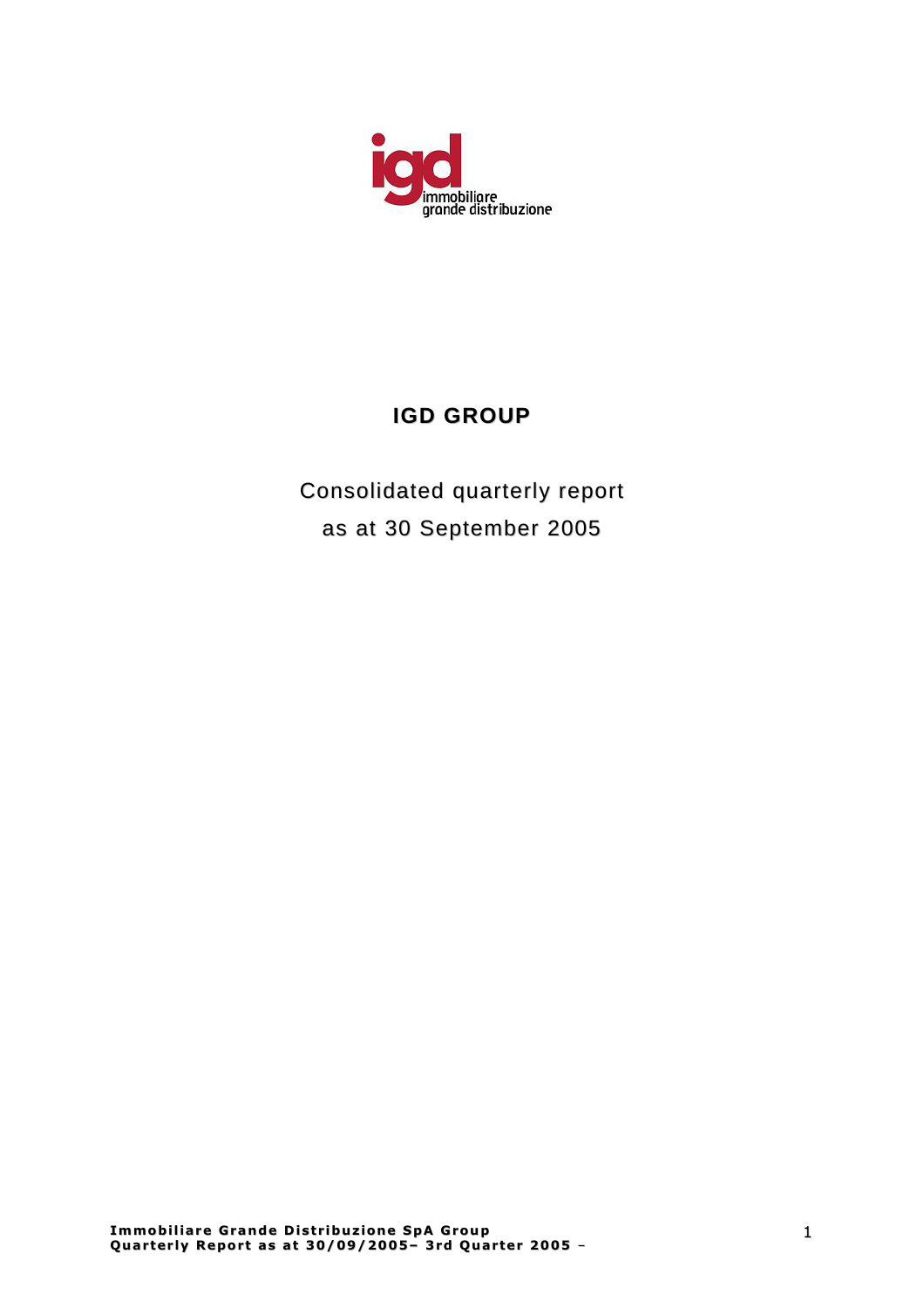## **CONTENTS**

| <b>Executive structure</b>                                                   | p. 3  |
|------------------------------------------------------------------------------|-------|
| Information on operations                                                    | p. 4  |
| Primary events in the 3rd quarter of 2005                                    | p. 11 |
| Significant events after the close<br>of the quarter and trend in operations | p. 11 |
| Consolidated accounting schedules for the IGD Group<br>12                    | p.    |
| <b>Notes to</b><br>consolidated accounting schedules                         | p. 15 |
| Notes to primary balance sheet items<br>as at 30 September 2005              | p. 17 |
| Notes to primary income statement items<br>as at 30 September 2005           | p. 18 |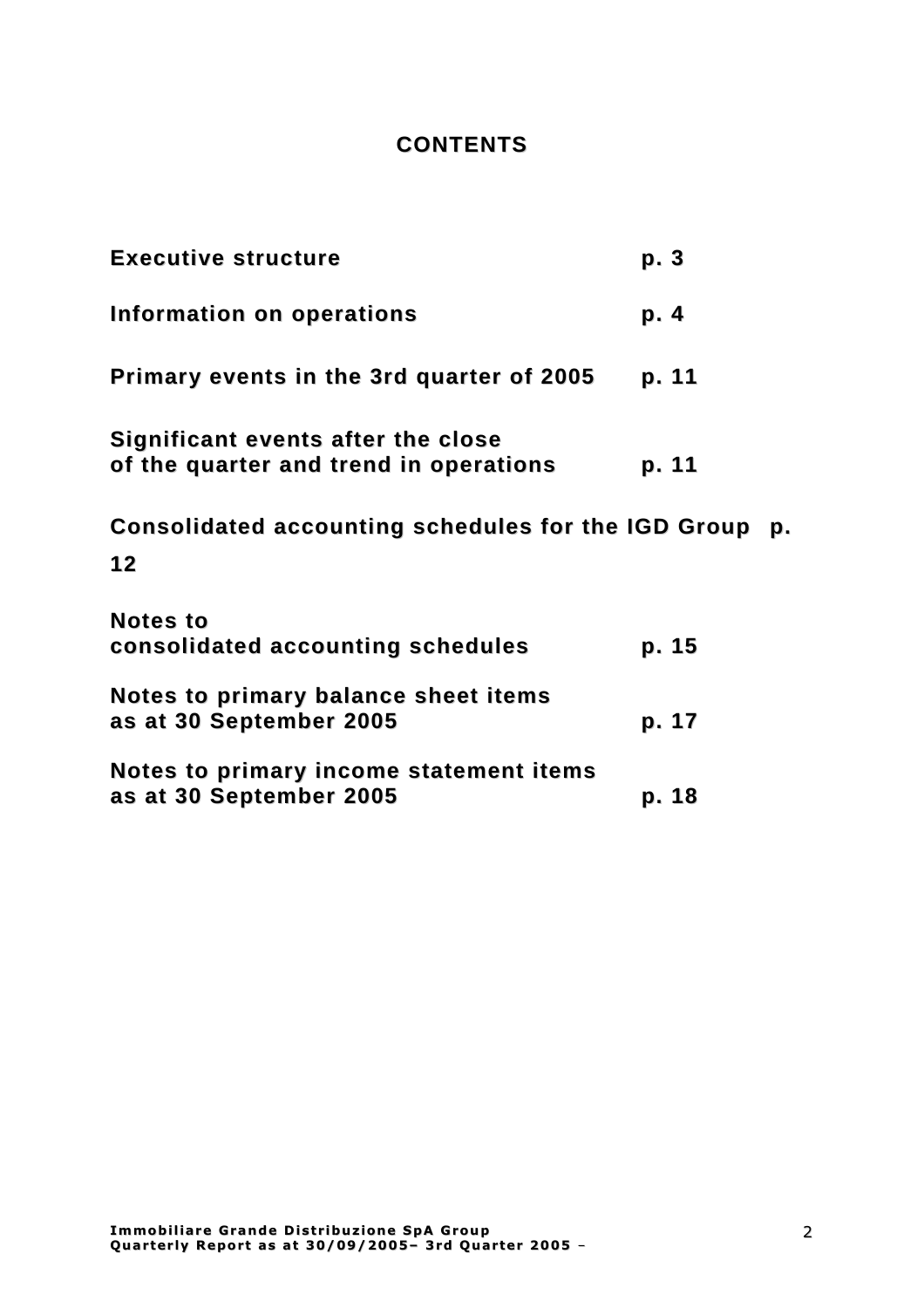## **Executive structure**

## **BOARD OF DIRECTORS**

- **E** CHAIRMAN GILBERTO COFFARI
- VICE CHAIRMAN SERGIO COSTALLI
- **MANAGING DIRECTOR** FILIPPO-MARIA CARBONARI

## **▶ DIRECTORS**

MAURO BINI ARISTIDE CANOSANI (\*) FABIO CARPANELLI MAURIZIO FILIPPINI (\*) MASSIMO FRANZONI (\*) FRANCESCO GENTILI FERNANDO PELLEGRINI STEFANO POZZOLI LORENZO ROFFINELLA RICCARDO SABADINI FRANCESCO SANTI

(\*) MEMBERS OF OVERSIGHT COMMITTEE

## **BOARD OF STATUTORY AUDITORS**

CHAIRMAN ROMANO CONTI REGULAR AUDITORS FRANCO GARGANI MASSIMO LAZZARI

## **Auditing Firm**

Reconta Ernst&Young S.p.A.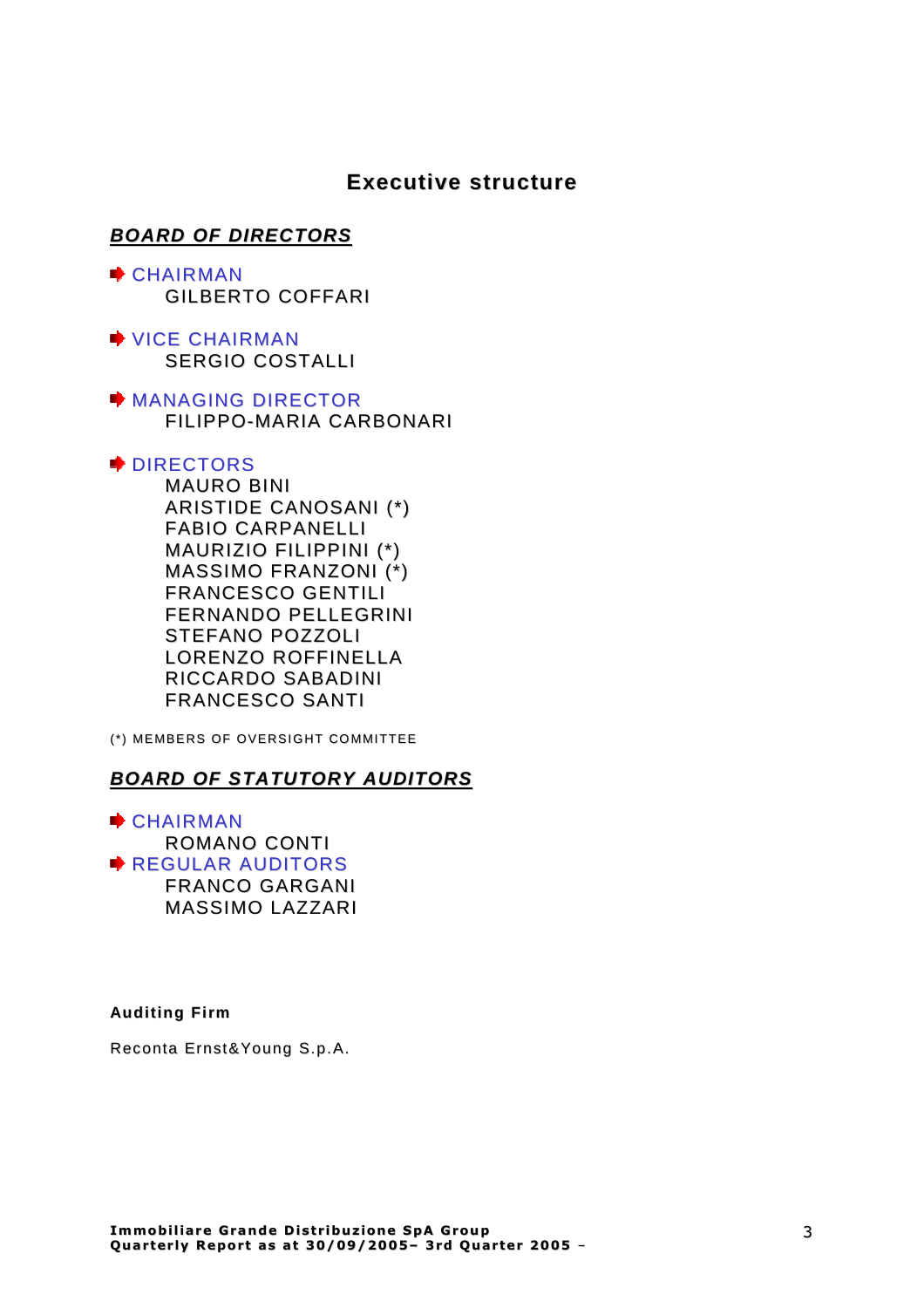## **INFORMATION ON OPERATIONS**

The quarterly report of the IGD Group for the third quarter of 2005 and the figures used for comparison have been prepared in accordance with International Financial Reporting Standards (IFRS).

## **Anal ysis of primar y economi c data**

Below is a summary of economic results as at 30 September 2005:

#### **CONSOLIDATED INCOME STATEMENT**

|                                                              | 3 Q '04      | 3 Q '05      | <b>SEPT.'04</b> | <b>SEPT.'05</b> |
|--------------------------------------------------------------|--------------|--------------|-----------------|-----------------|
| Revenue                                                      | 12,928,530   | 12,771,404   | 35,922,230      | 38,177,797      |
| Other income                                                 | 414,211      | 281,610      | 1,407,774       | 963,630         |
| <b>TOTAL REVENUES</b>                                        | 13,342,741   | 13,053,014   | 37,330,004      | 39,141,427      |
|                                                              |              |              |                 |                 |
| Purchase of materials and outside services                   | 3,995,666    | 5,547,270    | 10,989,872      | 15,906,272      |
| Staff costs                                                  | 286,519      | 329,108      | 870,810         | 1,120,895       |
| Other operating costs                                        | 507,987      | 436,676      | 1,569,035       | 1,472,895       |
| Changes in inventories                                       | 148,390      | $-1,705,976$ | 0               | $-4,396,477$    |
| <b>EBITDA</b>                                                | 8,404,179    | 8,445,936    | 23,900,287      | 25,037,842      |
|                                                              |              |              |                 |                 |
| Amortisation and depreciation                                | 176,924      | 233,435      | 277,037         | 383,654         |
| Capital gains/capital losses from dismissal of non current a | 0            | 0            | 0               | 0               |
| Change in Fair Value                                         | 0            | 0            | 10,105,196      | 14,182,108      |
| <b>EBIT</b>                                                  | 8,227,255    | 8,212,501    | 33,728,446      | 38,836,296      |
|                                                              |              |              |                 |                 |
| <b>Financial operations:</b>                                 | $-1,674,847$ | $-856,425$   | $-3,963,381$    | $-2,819,959$    |
| Financial income                                             | 442,926      | 1,430,217    | 1,140,913       | 3,882,418       |
| Financial charges                                            | 2,117,773    | 2,286,642    | 5,104,294       | 6,702,377       |
| <b>PROFIT BEFORE TAX</b>                                     | 6,552,408    | 7,356,076    | 29,765,065      | 36,016,337      |
|                                                              |              |              |                 |                 |
| Income taxes for the period                                  | 2,836,373    | 2,852,294    | 11,827,067      | 13,746,597      |
| <b>NET PROFIT</b>                                            | 3,716,035    | 4,503,782    | 17,937,998      | 22,269,740      |
| Attributable to:                                             |              |              |                 |                 |
| Parent company profit for the period                         | 3,622,751    |              | 17,704,493      |                 |
| Profit for minority interest for the period                  | 93,284       |              | 233,505         |                 |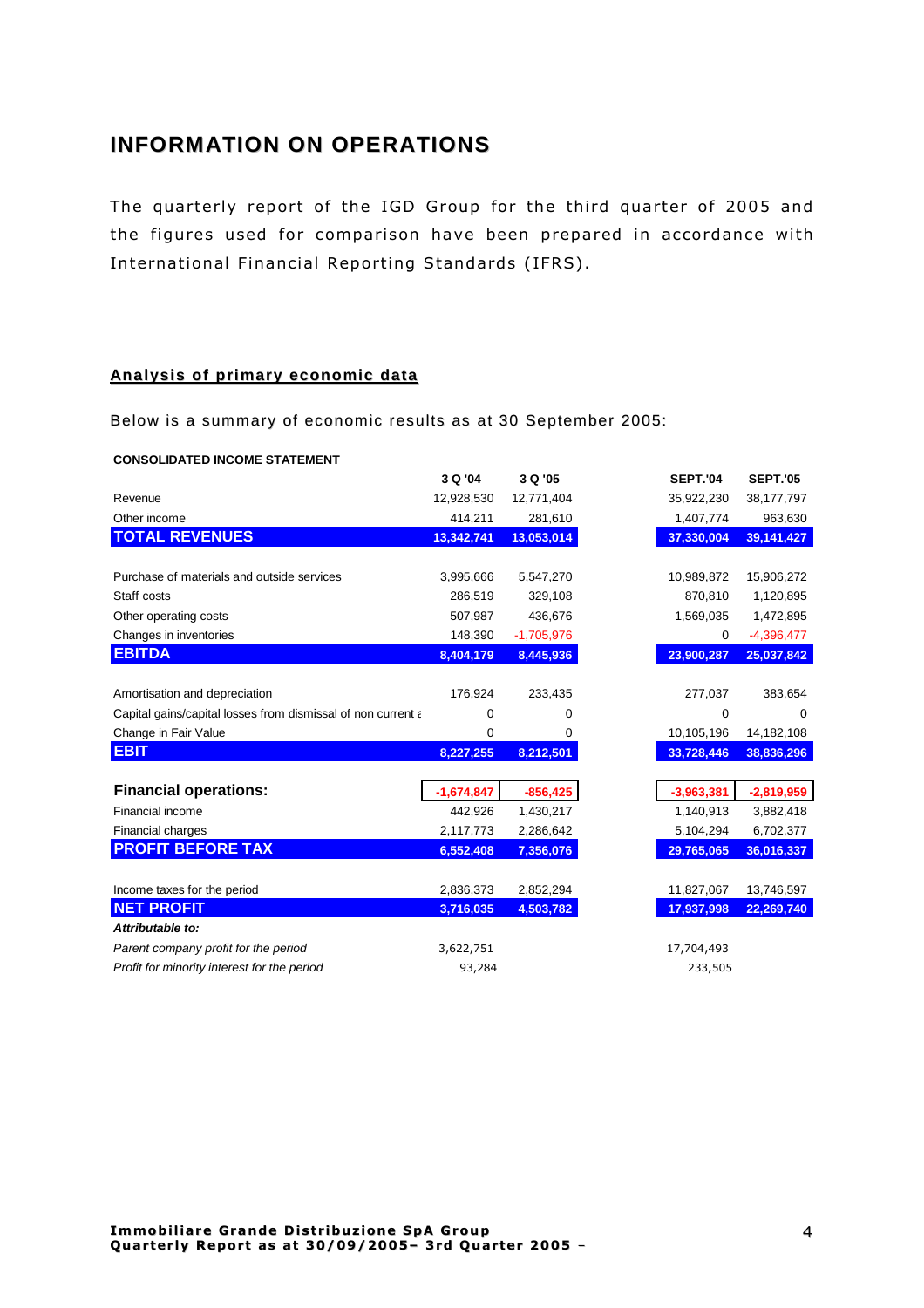

The first nine months of 2005 closed with a consolidated net profit of  $E$ 22,269,740  $(+ 4.331.742 \epsilon, + 24.15\%$  compared to the first nine months of 2004). The net profit for the third quarter of 2005 amounted to  $€4,503,782$ . The pre-tax result was  $€7, 356, 076$  million, up  $€803, 668$ .

Below is a summary of economic results as at 30 September 2005, compared with the corresponding figures from the third quarter of 2004: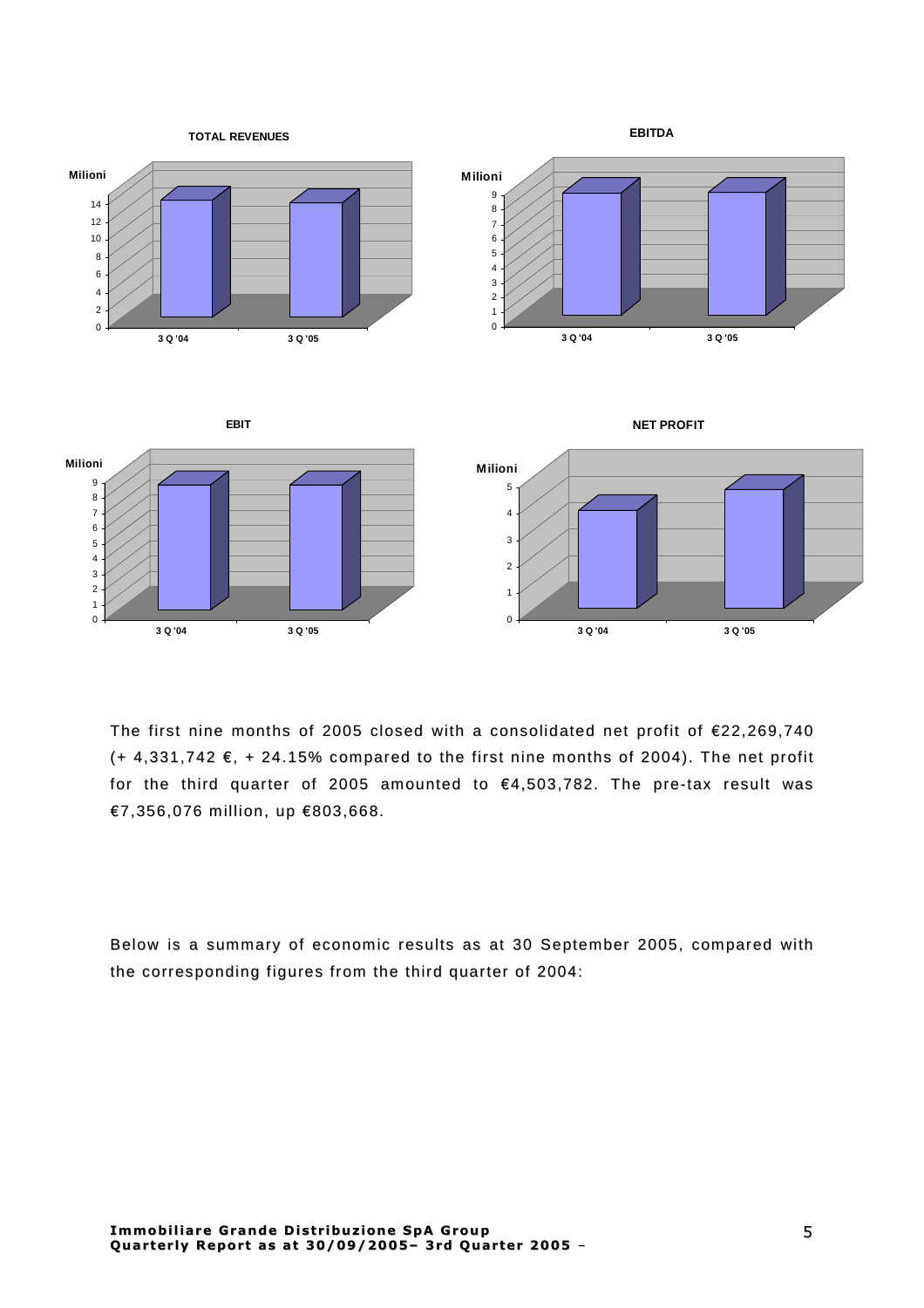### **INCOME STATEMENT**

|                                                                                             | 3 Q '05      | 3 Q '04      | Δ          | %         |
|---------------------------------------------------------------------------------------------|--------------|--------------|------------|-----------|
| Revenue                                                                                     | 12.771.404   | 12.928.530   | $-157.126$ | $-1,22%$  |
| Other income                                                                                | 281.610      | 414.211      | $-132.601$ | $-32,01%$ |
| <b>TOTAL REVENUES</b>                                                                       | 13.053.014   | 13.342.741   | $-289.727$ | $-2,17%$  |
|                                                                                             |              |              |            |           |
| Purchase of materials and outside services                                                  | 5.547.270    | 3.995.666    | 1.551.604  | 38,83%    |
| Staff costs                                                                                 | 329.108      | 286.519      | 42.589     | 14,86%    |
| Other operating costs                                                                       | 436.676      | 507.987      | $-71.311$  | $-14,04%$ |
| Changes in inventories                                                                      | $-1.705.976$ | 148.390      | 1.854.366  | -1249,66% |
| <b>EBITDA</b>                                                                               | 8.445.936    | 8.404.179    | 41.757     | 0,50%     |
|                                                                                             |              |              |            |           |
| Amortisation and depreciation<br>Capital gains/capital losses from dismissal of non current | 233.435      | 176.924      | 56.511     | 31,94%    |
| assets                                                                                      | 0            | 0            | 0          | 0,00%     |
| Change in Fair Value                                                                        | $\Omega$     | $\Omega$     | $\Omega$   | 0,00%     |
| <b>EBIT</b>                                                                                 | 8.212.501    | 8.227.255    | $-14.754$  | $-0,18%$  |
|                                                                                             |              |              |            |           |
| <b>Financial operations:</b>                                                                | $-856.425$   | $-1.674.847$ | 818.422    | -48,87%   |
| Financial income                                                                            | 1.430.217    | 442.926      | 987.291    | 222,90%   |
| Financial charges                                                                           | 2.286.642    | 2.117.773    | 168.869    | 7,97%     |
| <b>PROFIT BEFORE TAX</b>                                                                    | 7.356.076    | 6.552.408    | 803.668    | 12,27%    |
|                                                                                             |              |              |            |           |
| Income taxes for the period                                                                 | 2.852.294    | 2.836.373    | 15.921     | 0,56%     |
| <b>NET PROFIT</b>                                                                           | 4.503.782    | 3.716.035    | 787.747    | 21,20%    |

The increase in profitability is due to the following factors:

- 1. REVENUE increased by €1.811.423, + 4.85%, due to organic growth in rental income and proceeds from the shopping centre Le Fonti del Corallo in Livorno, which contributed to revenue for only six months in 2004. Comparing revenue from the third quarter of 2005 to the same period in 2004, there is a slight decrease, €289,727 or -2.17%, primarily due to work on expansion of the Borgo, Nova, and Leonardo malls, which required temporary closure of some shops, and to the fact that in 2004 an entry fee was collected from an operator after renegotiation of a contract for a space at ESP.
- 2. EBITDA in September 2005 was  $\epsilon$ 25.037.832, up +4.76% compared to the same period the previous year, due to the combined effect of increased revenue (+4.85%), personnel costs (+28.72%), and decreased operating costs (-6.13%). The increase in personnel costs is in keeping with the growth of the business; the local organisational structure has been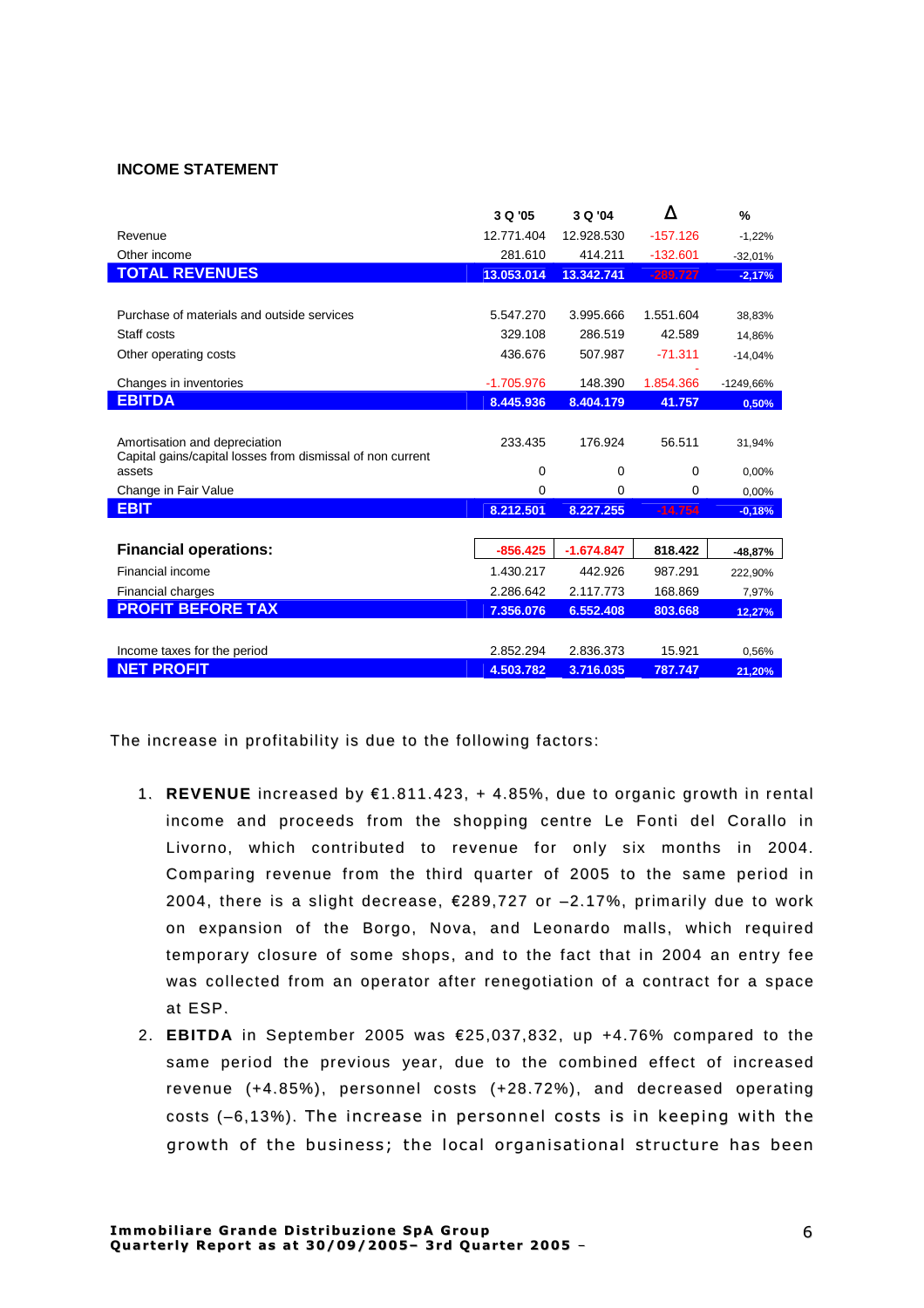developed by internalising certain services which were outsourced in 2004. Costs for purchase of materials and outside services are exclusively related to the expansion of the mall at the Centro Leonardo shopping centre in Imola, and show a total increase of approximately  $\epsilon$ 4,916,400. The **EBITDA MARGIN** was 63.97%. The comparison with EBITDA in the third quarter of 2005 with the same period in 2004 points to no significant variation.

- 3. In the first nine months of 2005, **EBIT** amounted to €38,836,236, up  $+15.14\%$ . This increase can be attributed almost exclusively to an increase in fair value of property  $(+40.34\%)$ .
- 4. Financial operations show a negative balance of  $\epsilon$ -2,819,959, down 28.85%, due to the increase in financial income  $(E2, 741, 505, +240.29%)$ resulting from a reduction in the net financial position from the share capital increase, and an increase in charges  $(E1, 598, 083, +31.31\%)$ . Medium to long term borrowing is entirely hedged by interest rate swaps.
- 5. The effect of taxes for the first nine months of 2005 on the pre-tax result is 38.17%, lower than the same period in 2004, when it was 39.73%. The tax rate for the third quarter of 2005 was 38.77%.
- 6. The result after taxes is  $\epsilon$ 22,269,740, up 24.15%, as shown in the table below:

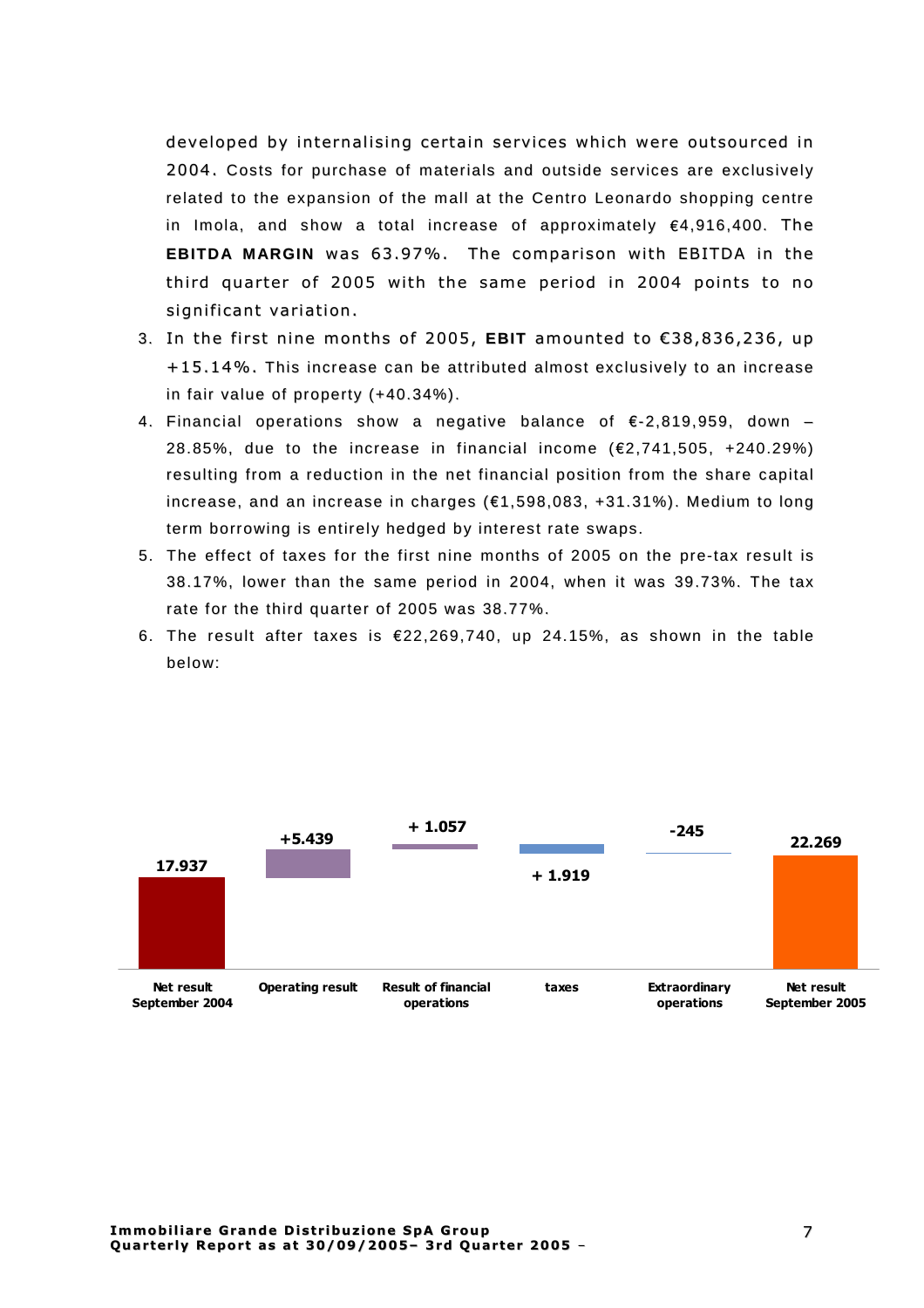## **Assets, li abiliti es, and financial position**

Assets and liabilities as at 30 September 2005 can be summarised as follows:

| Λ                                              | 1H'05          | <b>SEPT.'05</b> | <b>DEC.'04</b> | <b>SEPT.'05</b> |
|------------------------------------------------|----------------|-----------------|----------------|-----------------|
|                                                |                |                 |                |                 |
| Intangible assets                              | 2,905,835      | 2,905,969       | 2,906,390      | 2,905,969       |
| <b>Tangible assets</b>                         | 586,204,175    | 586,502,217     | 543,184,024    | 586,502,217     |
| Other non current assets                       | 7,689,226      | 7,777,668       | 941,964        | 7,777,668       |
| <b>TOTAL NON CURRENT ASSETS (A)</b>            | 596,799,236    | 597, 185, 854   | 547,032,378    | 597,185,854     |
| <b>Current assets:</b>                         |                |                 |                |                 |
| <b>TOTAL CURRENT ASSETS (B)</b>                | 120.004.806    | 121,531,060     | 19,567,610     | 121,531,060     |
| Discontinued operations/assets held for sale:  |                |                 |                |                 |
| of a financial nature                          | 0              | 0               | $\mathbf 0$    | 0               |
|                                                |                |                 |                |                 |
|                                                | $\overline{0}$ | $\mathbf{0}$    | $\mathbf{0}$   | $\bf{0}$        |
| <b>TOTAL ASSETS (A+B+C)</b>                    | 716.804.042    | 718.716.914     | 566.599.988    | 718.716.914     |
|                                                |                |                 |                |                 |
| <b>CONSOLIDATED BALANCE SHEET: LIABILITIES</b> |                |                 |                |                 |
|                                                | 1H'05          | <b>SEPT.'05</b> | <b>DEC.'04</b> | <b>SEPT.'05</b> |
| <b>TOTAL NET EQUITY (C)</b>                    | 461,010,909    | 465,466,005     | 304,030,868    | 465,466,005     |
|                                                |                |                 |                |                 |
| <b>TOTAL NON CURRENT LIABILITIES (D)</b>       | 214,574,728    | 216,284,954     | 205.546.040    | 216,284,954     |
|                                                |                |                 |                |                 |
| <b>TOTAL CURRENT LIABILITIES (E)</b>           | 41,218,405     | 36,965,955      | 57,023,080     | 36,965,955      |
|                                                |                |                 |                |                 |
| TOTAL LIABILITIES (F=D + E)                    | 255,793,133    | 253,250,909     | 262,569,120    | 253,250,909     |
| TOTAL NET EQUITY AND LIABILITIES (C+F)         | 716,804,042    | 718,716,914     | 566,599,988    | 718,716,914     |
|                                                |                |                 |                |                 |

The most significant change is to be found in the net financial position, due to the financial resources which have been tapped by IGD through listing on the electronic securities exchange (MTA), managed by Borsa S.p.A., on 11 February 2005. These resources, which amount to  $£145,921,250$ , net of placement and sponsor commissions, will be used to make the investments foreseen by the groups' industrial plan and to take advantage of all the new opportunities which the market may offer the group in coming years.

Due to the new resources which have been added to equity, the gearing ratio has passed from  $0.63x$  (December 2004) to  $0.14x$ , remaining unchanged from June 2005. The ratio of group equity to third-party equity has risen from  $61.33\%$ (December 2004) to 88.07% in September. Medium to long term loans (including the mark-to-market accounting of IRS) amount to  $£150,480,644$  as at 30 September 2005. These loans, granted at a floating rate, are entirely hedged by interest rate swaps intended to immunise IGD against the risk of future interest rate fluctuations. For further details on the financing structure and related costs, please refer to the notes.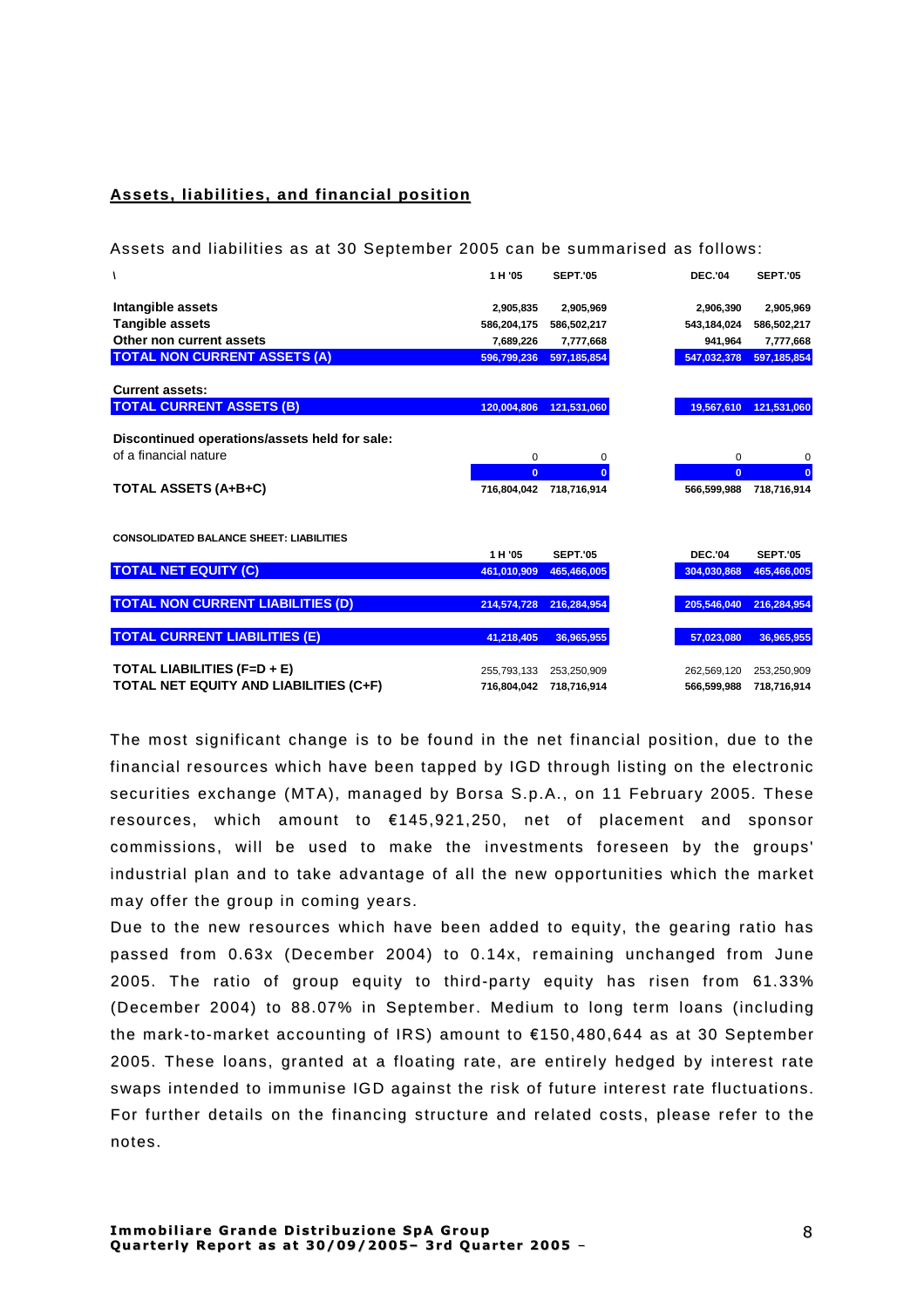| <b>NET FINANCIAL POSITION</b>                     |             |                 |                |                 |
|---------------------------------------------------|-------------|-----------------|----------------|-----------------|
|                                                   | 1 H '05     | <b>SEPT.'05</b> | <b>DEC.'04</b> | <b>SEPT.'05</b> |
| Non current financial liabilities                 | 134.551.767 | 134.989.402     | 139.408.938    | 134.989.402     |
| Current financial liabilities                     | 31.806.711  | 30.501.922      | 53.146.738     | 30.501.922      |
| <b>TOTAL FINANCIAL LIABILITIES</b>                | 166.358.478 | 165.491.324     | 192.555.676    | 165.491.324     |
| Financial receivables and other current financial |             |                 |                |                 |
| assets                                            | 49.981.047  | 51.215.777      | 8.955          | 51.215.777      |
| Cash and cash equivalents                         | 53.691.571  | 51.749.993      | 848.591        | 51.749.993      |
| of a financial nature                             | 0           | 0               | 0              | 0               |
| <b>TOTAL FINANCIAL ASSETS</b>                     | 103.672.618 | 102.965.770     | 857.546        | 102.965.770     |
|                                                   |             |                 |                |                 |
|                                                   |             |                 |                |                 |

| <b>NET FINANCIAL POSITION</b> | 62.685.860 62.525.554 | 191.698.130 62.525.554 |  |
|-------------------------------|-----------------------|------------------------|--|
|                               |                       |                        |  |

The group's net equity as at 30 September 2005 amounts to €465,466,005.

## **SEGMENT INFORMATION**

The IGD Group's activity can be divided into two strategic areas of business:

- Property leasing
- Services (agency and facilities management)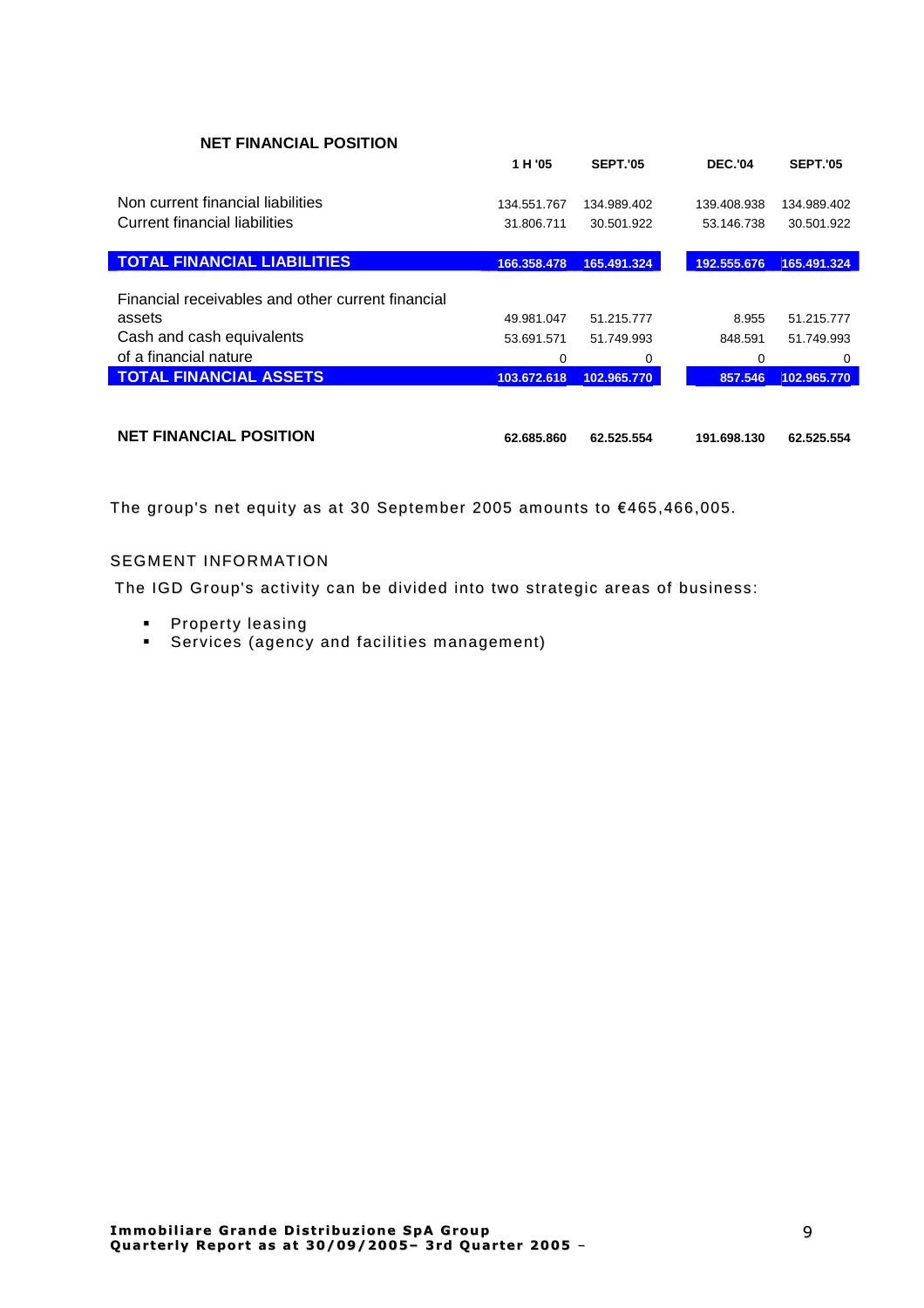| <b>INCOME STATEMENT</b>   | 30/09/05   | 30/09/04                 | 30/09/05        | 30/09/04  | 30/09/05   | 30/09/04   |
|---------------------------|------------|--------------------------|-----------------|-----------|------------|------------|
|                           |            | <b>RENTAL ACTIVITIES</b> | <b>SERVICES</b> |           |            | TOTAL      |
| <b>REVENUES</b>           | 38.161.401 | 36.308.937               | 980.026         | 1.021.067 | 39.141.427 | 37.330.004 |
| DIRECT COSTS              | 11.434.216 | 10.951.198               | 670.022         | 499.065   | 12.104.238 | 11.450.263 |
| AREA GROSS MARGIN         | 26.727.185 | 25.357.739               | 310.004         | 522.002   | 27.037.189 | 25.879.741 |
| UNDIVIDED COSTS           |            |                          |                 |           | 1.999.347  | 1.979.454  |
| EBITDA                    | 26.727.185 | 25.357.739               | 310.004         | 522.002   | 25.037.842 | 23.900.287 |
| DEPR., AMORT., WRITEDOWNS | 13.798.454 | 9.828.159                |                 |           | 13.798.454 | 9.828.159  |
| <b>EBIT</b>               | 40.525.639 | 35.185.898               | 310.004         | 522.002   | 38.836.296 | 33.728.446 |
|                           |            |                          |                 |           |            |            |
| <b>NET PROFIT</b>         |            |                          |                 |           | 22.269.740 | 17.937.998 |



An analysis of the contribution of each area of business shows that income from services accounts for approximately 3% of total revenue. This activity is primarily concentrated in the latter part of the year, due to agency revenues, which are usually invoiced and collected only after the service has been performed. The change in revenue from services as at 30 September 2005 compared to the same period of 2004 is - 4.02%, due to the collection in 2004 of an entry fee from an operator. Although the absolute value of this type of revenue is not comparable to that of rental activities, it represents a important area of development for the group, especially given its high profit margin. Revenue from rentals amounts to 97% of the total (66% related to group property, 31% to third party property); the change of  $+5.10\%$ , as previously mentioned, is due to the investment in the Livorno shopping centre (made at the end of March 2004) becoming fully operational.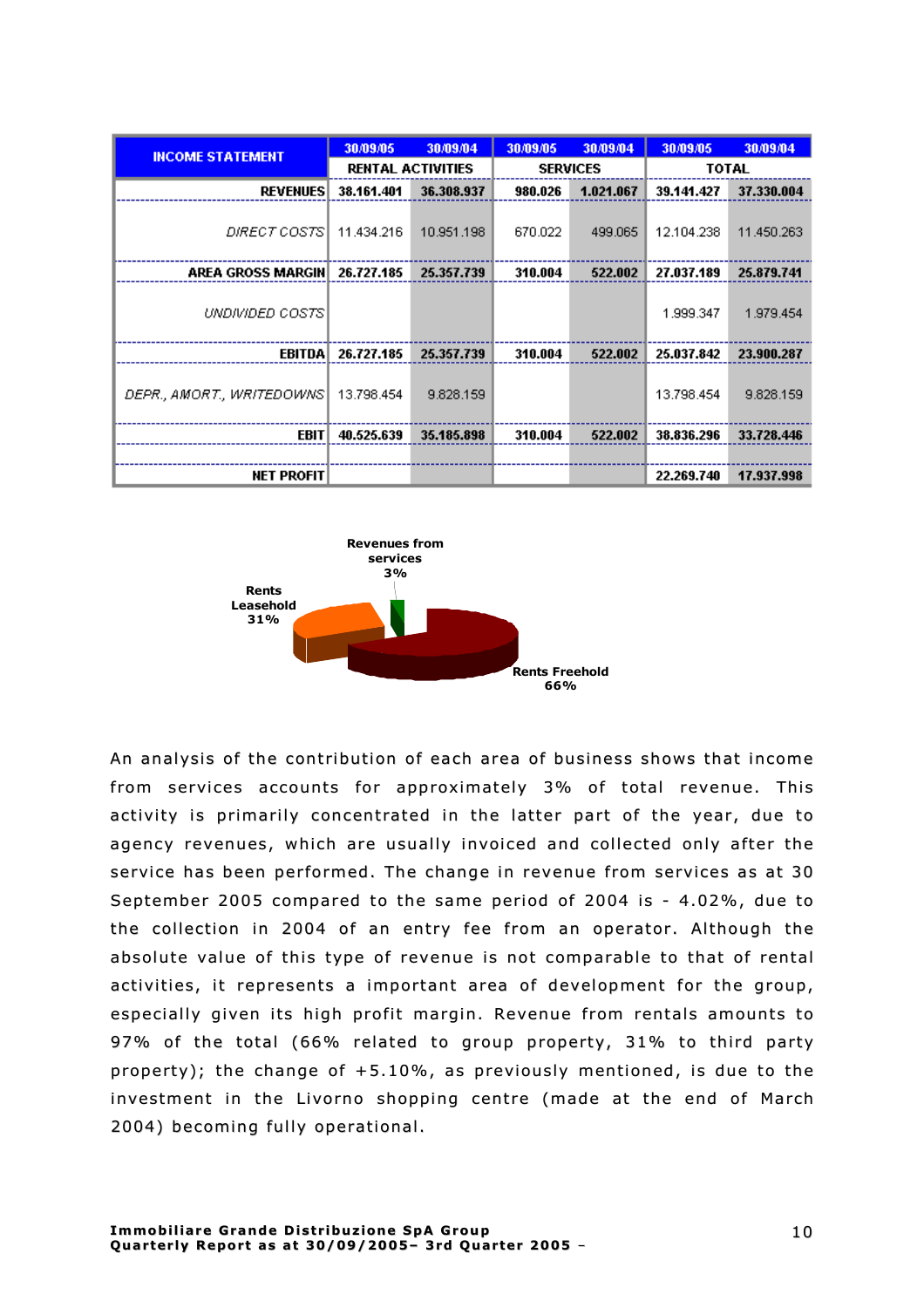| <b>BALANCE SHEET</b>          | 30/09/05                 | 31/12/04      | 30/09/05        | 31/12/04   | 30/09/05      | 31/12/04      |
|-------------------------------|--------------------------|---------------|-----------------|------------|---------------|---------------|
|                               | <b>RENTAL ACTIVITIES</b> |               | <b>SERVICES</b> |            | <b>TOTAL</b>  |               |
| <b>NON CURRENT ASSETS</b>     | 544.372.486              | 530.443.666   | $\Omega$        |            | 544.372.486   | 530.443.666   |
| <b>INVESTMENTS</b>            | 42.129.731               | 12.740.358    | $\Omega$        |            | 42.129.731    | 12.740.358    |
| NWC                           | 13.805.096               | 15.193.270    | 435.578         | 501.092    | 14.240.674    | 15.694.362    |
| - OTHER LONG TERM LIABILITIES | $-81.232.899$            | $-66.074.722$ | $-62.653$       | $-62.380$  | $-81.295.552$ | $-66.137.102$ |
| <b>UNDIVIDED ASSETS</b>       |                          |               |                 |            | 8.583.234     | 4.809.024     |
|                               |                          |               |                 |            |               |               |
| <b>TOTAL OUTFLOW</b>          | 519.074.414              | 492.302.572   | 372.925         | 438.712    | 528.030.573   | 497.550.308   |
|                               |                          |               |                 |            |               |               |
| <b>NFP</b>                    | 55.004.807               | 189.183.796   | $-1.023.473$    | $-473.380$ | 53.981.334    | 188.710.416   |
| <b>EQUITY</b>                 | 464.069.607              | 303.118.775   | 1.396.398       | 912.093    | 465.466.005   | 304.030.868   |
| UNDIVIDED LIABILITIES         |                          |               |                 |            | 8.583.234     | 4.809.024     |
|                               |                          |               |                 |            |               |               |
| <b>TOTAL INFLOW</b>           | 519.074.414              | 492.302.571   | 372.925         | 438.712    | 528.030.573   | 497.550.308   |

## PRIMARY FVENTS IN THE THIRD QUARTER OF 2005

Expansion work continues on the mall of the "Centro Borgo" shopping centre in Bologna and "Centro Leonardo" in Imola.

No new property investments are reported in the third quarter of 2005.

## SIGNIFICANT EVENTS AFTER THE CLOSE OF THE QUARTER AND TREND IN **OPERATIONS**

On 13 October 2005, a preliminary agreement was signed for the acquisition of a developed area in Conegliano, Veneto. The investment regards a piece of land measuring 82,000 m<sup>2</sup>, for the realisation of future development projects.

Agency management activities on behalf of third parties have continued for the mall in Spoltore (PE), "i Malatesta" shopping centre in Rimini, "Minganti" shopping centre in Bologna, as well as assessment of new investment opportunities.

The results already achieved in the first nine months, and the projects under assessment, which include initiatives not foreseen in the budget, allow one to predict a positive trend in operations in the fourth quarter as well.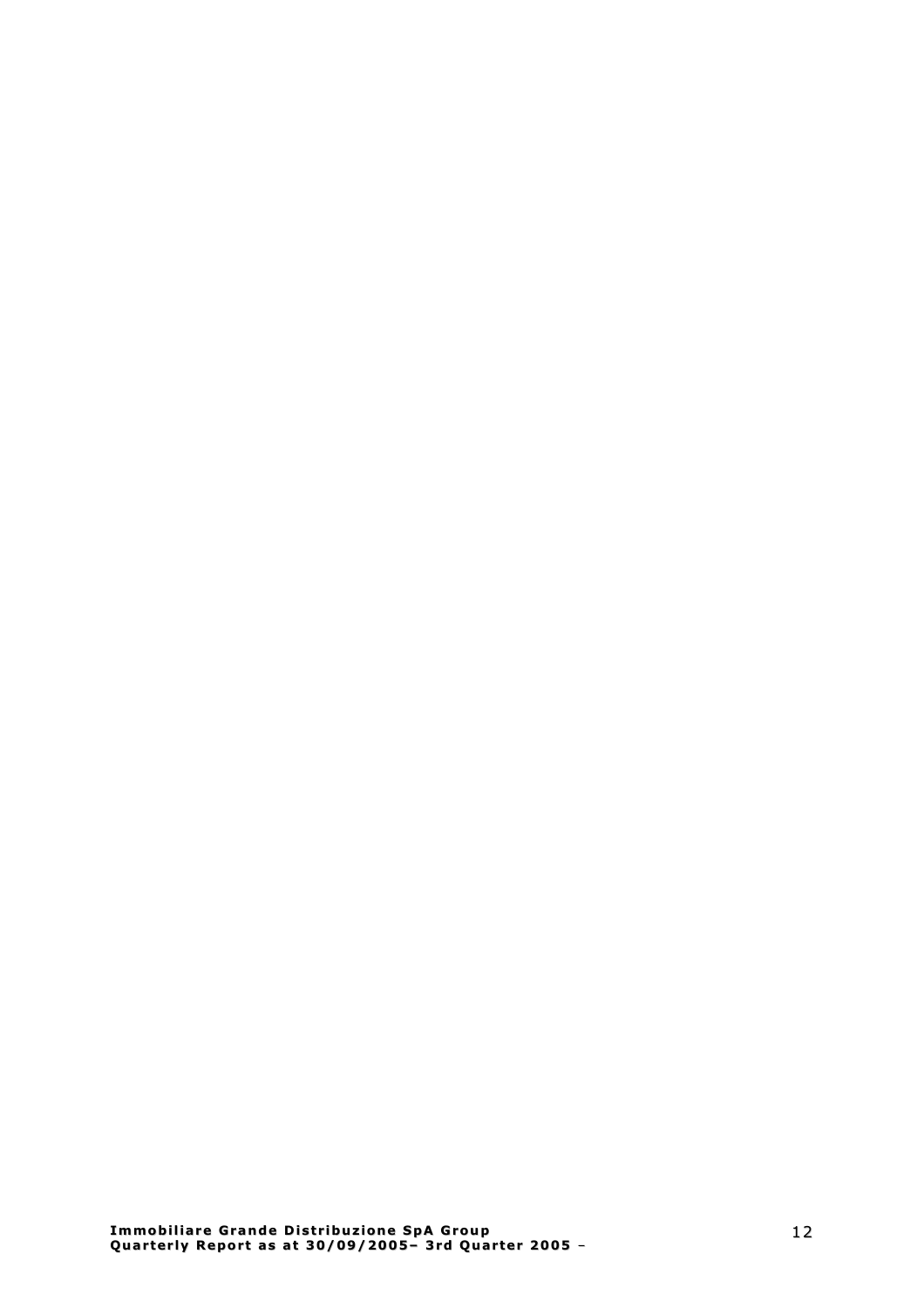# **CONSOLIDATED ACCOUNTING SCHEDULES IGD GROUP**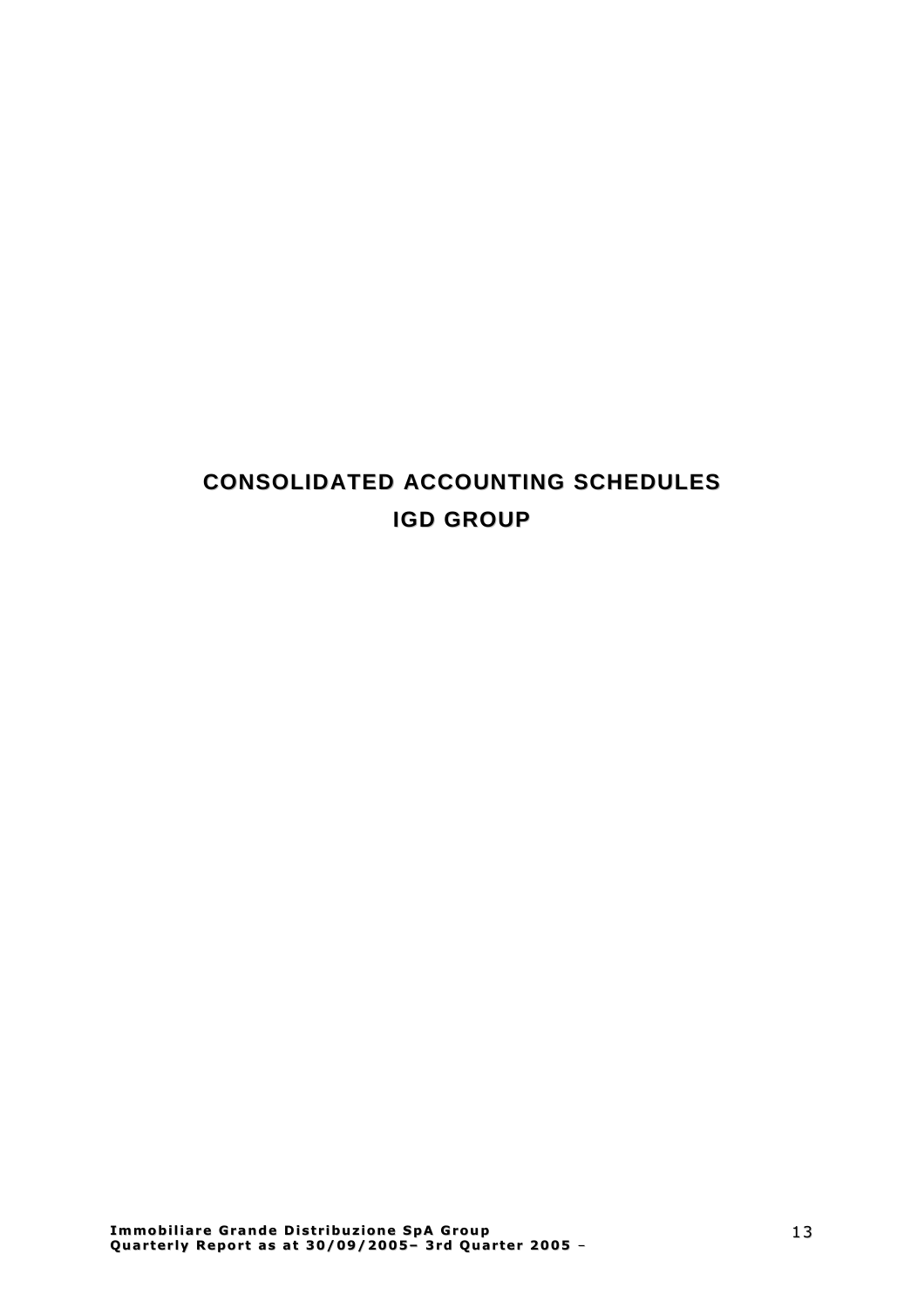### **CONSOLIDATED BALANCE SHEET**

|                                                          | 30/09/05   | 30/06/05                            | 31/12/04   | <b>Variations</b>      |
|----------------------------------------------------------|------------|-------------------------------------|------------|------------------------|
|                                                          | (a)        | (b)                                 |            | $(a-b)$                |
| <b>NON CURRENT ASSETS:</b>                               |            |                                     |            |                        |
| Intangible assets                                        |            |                                     |            |                        |
| - Intangible assets with a finite life                   | 9,578      | 9,444                               | 9,999      | 134                    |
| - Goodwill                                               | 2,896,391  | 2,896,391                           | 2,896,391  | 0                      |
|                                                          | 2,905,969  | 2,905,835                           | 2,906,390  | 134                    |
| <b>Tangible assets</b>                                   |            |                                     |            |                        |
| - Real estate investments                                |            | 543,567,000 543,567,000 529,343,500 |            | 0                      |
| - Plant and machinery                                    | 277,599    | 438,115                             | 474,062    | (160, 516)             |
| - Equipment                                              | 147,835    | 161,582                             | 189,077    | (13, 747)              |
| - Leasehold improvements                                 | 380,052    | 382,085                             | 437,027    | (2,033)                |
| - Assets under construction/acquisition                  | 42,129,731 | 41,655,393                          | 12,740,358 | 474,338                |
|                                                          |            | 586,502,217 586,204,175 543,184,024 |            | 298,042                |
| Other non current assets                                 |            |                                     |            |                        |
| - Prepaid taxes                                          | 3,744,530  | 3,656,088                           | 916,558    | 88,442                 |
| - Miscellaneous receivables and other non current assets | 4,033,138  | 4,033,138                           | 25,406     | 0                      |
|                                                          | 7,777,668  | 7,689,226                           | 941,964    | 88,442                 |
| <b>TOTAL NON CURRENT ASSETS (A)</b>                      |            | 597,185,854 596,799,236 547,032,378 |            | 386,618                |
|                                                          |            |                                     |            |                        |
| <b>CURRENT ASSETS:</b>                                   |            |                                     |            |                        |
| Inventories                                              | 8,876,234  | 7,170,258                           | 4,479,757  | 1,705,976              |
| Trade and other receivables                              | 7,800,141  | 7,201,752                           | 12,688,493 | 598,389                |
| Other current assets                                     | 1,027,493  | 760,486                             | 581,144    | 267,007                |
| Current prepaid taxes                                    | 861,422    | 1,199,692                           | 960,670    | (338, 270)             |
| Financial receivables and other current financial assets | 51,215,777 | 49,981,047                          | 8,955      | 1,234,730              |
| Cash and cash equivalents                                | 51,749,993 | 53,691,571                          | 848,591    | (1,941,578)            |
| <b>TOTAL CURRENT ASSETS (B)</b>                          |            | 121,531,060 120,004,806             | 19,567,610 | 1,526,254              |
| <b>TOTAL ASSETS (A+B+C)</b>                              |            | 718,716,914 716,804,042 566,599,988 |            | 1,912,872              |
|                                                          |            |                                     |            |                        |
| <b>NET EQUITY:</b>                                       |            |                                     |            |                        |
|                                                          |            | 465,466,005 461,010,909 304,030,868 |            |                        |
| Parent Company interest<br>minority interest             | 0          | 0                                   | 0          | 4,455,096              |
| <b>TOTAL NET EQUITY (C)</b>                              |            | 465,466,005 461,010,909 304,030,868 |            | 0<br>4,455,096         |
|                                                          |            |                                     |            |                        |
| <b>NON CURRENT LIABILITIES:</b>                          |            |                                     |            |                        |
| Non current financial liabilities                        |            | 134,989,402 134,551,767 139,408,938 |            | 437,635                |
| Provision for severance indemnity                        | 196,703    | 174,826                             | 195,845    | 21,877                 |
| Deferred tax liabilities                                 |            | 61,652,648 59,947,892 51,877,375    |            | 1,704,756              |
| Provisions for future risks and charges                  | 140,582    | 276,839                             | 338,223    | (136, 257)             |
| Miscellaneous payables and other non current liabilities |            | 19,305,619  19,623,404  13,725,659  |            | (317, 785)             |
| <b>TOTAL NON CURRENT LIABILITIES (D)</b>                 |            | 216,284,954 214,574,728 205,546,040 |            | 1,710,226              |
|                                                          |            |                                     |            |                        |
| <b>CURRENT LIABILITIES:</b>                              |            |                                     |            |                        |
| <b>Current financial liabilities</b>                     | 30,501,922 | 31,806,711                          |            | 53,146,738 (1,304,789) |
| Trade and other payables                                 | 1,588,680  | 3,891,567                           |            | 2,055,032 (2,302,887)  |
| <b>Current liabilities</b>                               | 2,981,332  | 4,190,548                           | 205,241    | (1,209,216)            |
| Deferred tax liabilities                                 | 19,507     | 11,768                              | 0          | 7,739                  |
| Other current liabilities                                | 1,874,514  | 1,317,811                           | 1,616,069  | 556,703                |
| <b>TOTAL CURRENT LIABILITIES (E)</b>                     | 36,965,955 | 41,218,405                          | 57,023,080 | (4,252,450)            |
|                                                          |            |                                     |            |                        |
| <b>TOTAL LIABILITIES (F=D + E)</b>                       |            | 253,250,909 255,793,133 262,569,120 |            | (2, 542, 224)          |
|                                                          |            |                                     |            |                        |
| <b>TOTAL NET EQUITY AND LIABILITIES (C+F)</b>            |            | 718,716,914 716,804,042 566,599,988 |            | 1,912,872              |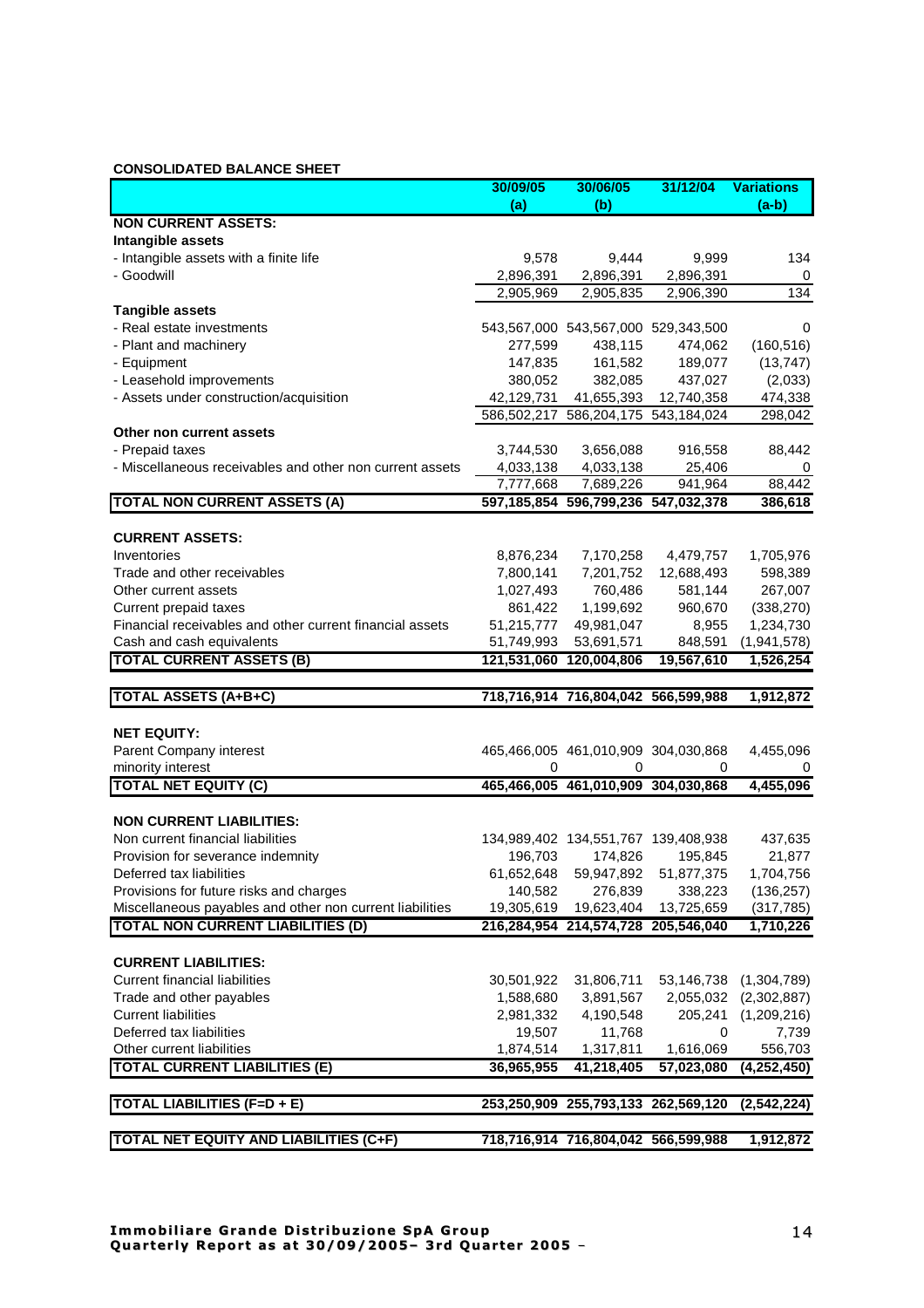#### **CONSOLIDATED INCOME STATEMENT**

|                                                             | 30/09/05  | 30/09/04                  | <b>Variations</b> | 3rd quarter                     |                     |             |
|-------------------------------------------------------------|-----------|---------------------------|-------------------|---------------------------------|---------------------|-------------|
|                                                             | (a)       | (b)                       | $(a-b)$           | 2005                            | 2004                | changes     |
| Revenue                                                     |           | 38,177,797 35,922,230     |                   | 2,255,567 12,771,404 12,928,530 |                     | (157, 126)  |
| Other income                                                | 963,630   | 1,407,774                 | (444, 144)        | 281,610                         | 414,211             | (132, 601)  |
| Total revenues and operating income                         |           | 39,141,427 37,330,004     |                   | 1,811,423 13,053,014 13,342,741 |                     | (289, 727)  |
| Purchase of materials and outside services                  |           | 15,906,272 10,989,872     | 4,916,400         | 5,547,270                       | 3,995,666 1,551,604 |             |
| Staff costs                                                 | 1,120,895 | 870,810                   | 250,085           | 329,108                         | 286.519             | 42,589      |
| Other operating costs                                       | 1,472,895 | 1,569,035                 | (96, 140)         | 436,676                         | 507,987             | (71, 311)   |
| Changes in inventories                                      | 4,396,477 | 0                         | 4,396,477         | 1,705,976                       | (148, 390)          | 1,854,366   |
| OPERATING RESULT BEFORE AMORTISATION, DEPRECIATION          |           |                           |                   |                                 |                     |             |
| <b>CAPITAL GAINS/LOSSES AND IMPAIRMENT LOSSES/REVERSALS</b> |           |                           |                   |                                 |                     |             |
| ON NON CURRENT ASSETS (EBITDA)                              |           | 25,037,842 23,900,287     | 1,137,555         | 8,445,936                       | 8,404,179           | 41,757      |
|                                                             |           |                           |                   |                                 |                     |             |
| Amortisation and depreciation                               | 383.654   | 277.037                   | 106,617           | 233,435                         | 176,924             | 56,511      |
| Fair value change                                           |           | 14, 182, 108 10, 105, 196 | 4,076,912         | 0                               | $\Omega$            | $\mathbf 0$ |
| <b>OPERATING RESULT (EBIT)</b>                              |           | 38,836,296 33,728,446     | 5,107,850         | 8,212,501                       | 8,227,255           | (14, 754)   |
|                                                             |           |                           |                   |                                 |                     |             |
| Financial income                                            | 3,882,418 | 1,140,913                 | 2,741,505         | 1,430,217                       | 442.926             | 987,291     |
| Financial charges                                           | 6,702,377 | 5,104,294                 | 1,598,083         | 2,286,642                       | 2,117,773           | 168,869     |
| PRE-TAX RESULT                                              |           | 36,016,337 29,765,065     | 6,251,272         | 7,356,076                       | 6,552,408           | 803,668     |
|                                                             |           |                           |                   |                                 |                     |             |
| Income taxes for the period                                 |           | 13,746,597 11,827,067     | 1,919,530         | 2,852,294                       | 2,836,373           | 15,921      |
| <b>PROFIT FOR THE PERIOD</b>                                |           | 22,269,740 17,937,998     | 4,331,742         | 4,503,782                       | 3,716,035           | 787,747     |
| Attributable to:                                            |           |                           |                   |                                 |                     |             |
| * Parent company profit for the period                      |           | 22,269,740 17,704,493     | 4,233,889         | 4,503,782                       | 3,622,751           | 881,031     |
| * Profit for minority interest for the period               | 0         | 233,505                   | (97, 853)         | 0                               | 93,284              | (93, 284)   |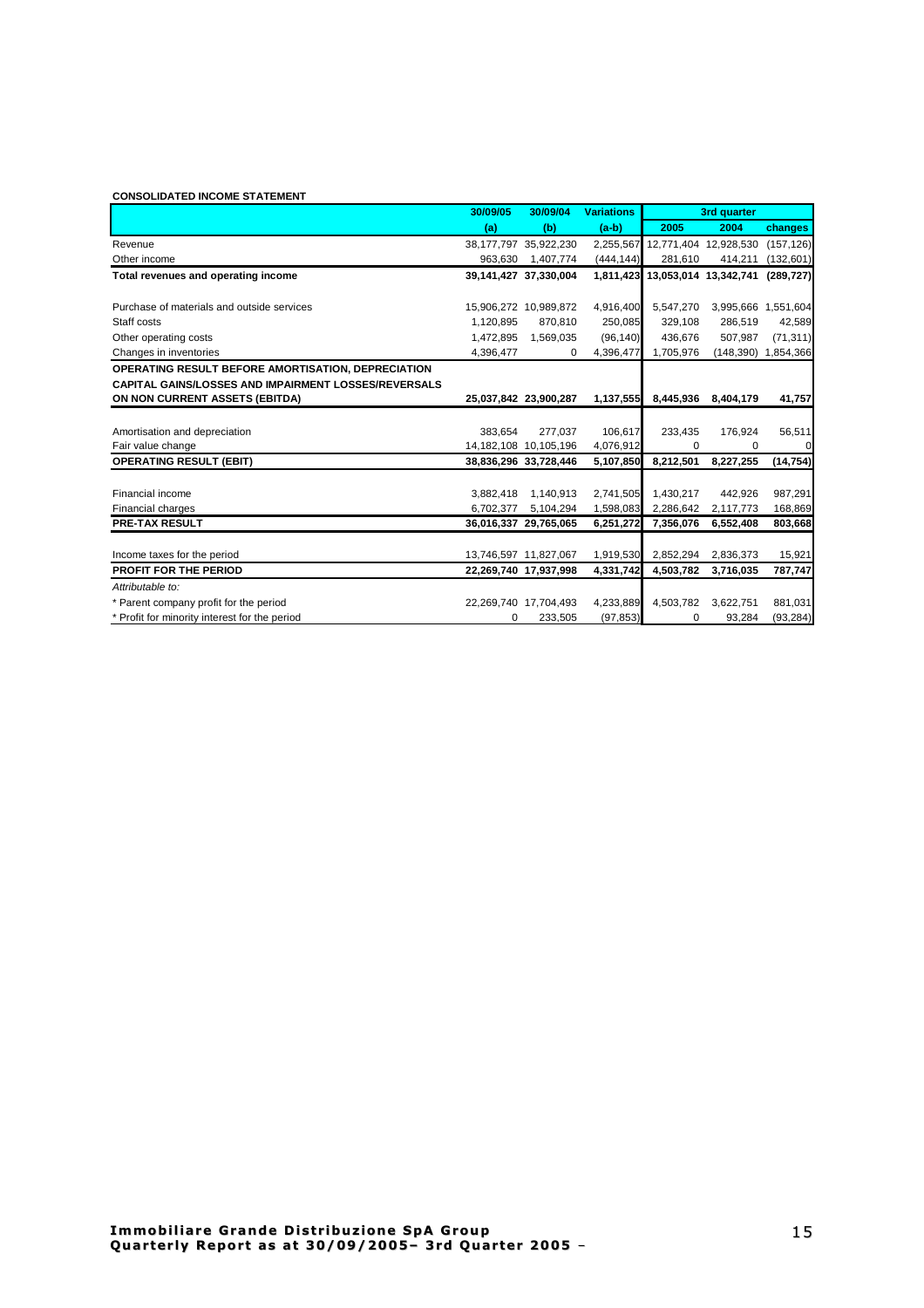# **NOTES TO THE CONSOLIDATED ACCOUNTING SCHEDULES**

## **DRAFTING CRITERIA AND CONSOLIDATION AREA**

### **INTRODUCTION**

The quarterly report and the consolidated accounting schedules as at 30 September 2005, which have not been subject to auditing, have been prepared in compliance with the measurement and assessment criteria laid out by IFRS and adopted by the European Commission in accordance with the procedure laid out by art. 6 of EC Regulation no. 1606/2002 of 19 July 2002 of the European Parliament and Council, regarding application of international accounting standards, as well as in compliance with the provisions of art. 82 of CONSOB ruling no. 11971 of 14 May 1999, "Standards related to listed companies for implementation of Legislative Decree no. 58 of 24 February 1998", and subsequent amendments.

Specifically, one should note that the quarterly report as at 30 September 2005 has been presented on the basis of the criteria indicated in Annex 3D of the aforementioned "Standards".

### **DRAFTING CRITERI A**

The consolidated accounting schedules have been prepared based on the account statements as at 30 September 2005 drafted by the companies included in the consolidation area, and adjusted, when necessary, for the purpose of bringing them into line with the group's accounting standards and classification criteria under IFRS.

The accounting and measurement criteria and consolidation standards adopted in drafting the quarterly report are the same as those used in the preparation of the IFRS transition document attached to the half-vearly report as at 30/06/05, to which we make full and explicit reference.

The consolidated accounting schedules, tables, and notes are expressed in euros, unless otherwise specified.

To allow uniform comparison, the figures for 2004 have been recalculated in accordance with IFRS.

In compliance with CONSOB provisions, income statement figures are provided for the quarter under examination and the period between the beginning of the year and the closing date of the quarter (progressive); they are compared with data for the analogous periods of the previous year. The balance sheet figures at the closing date of the quarter are compared with the closing figures of the previous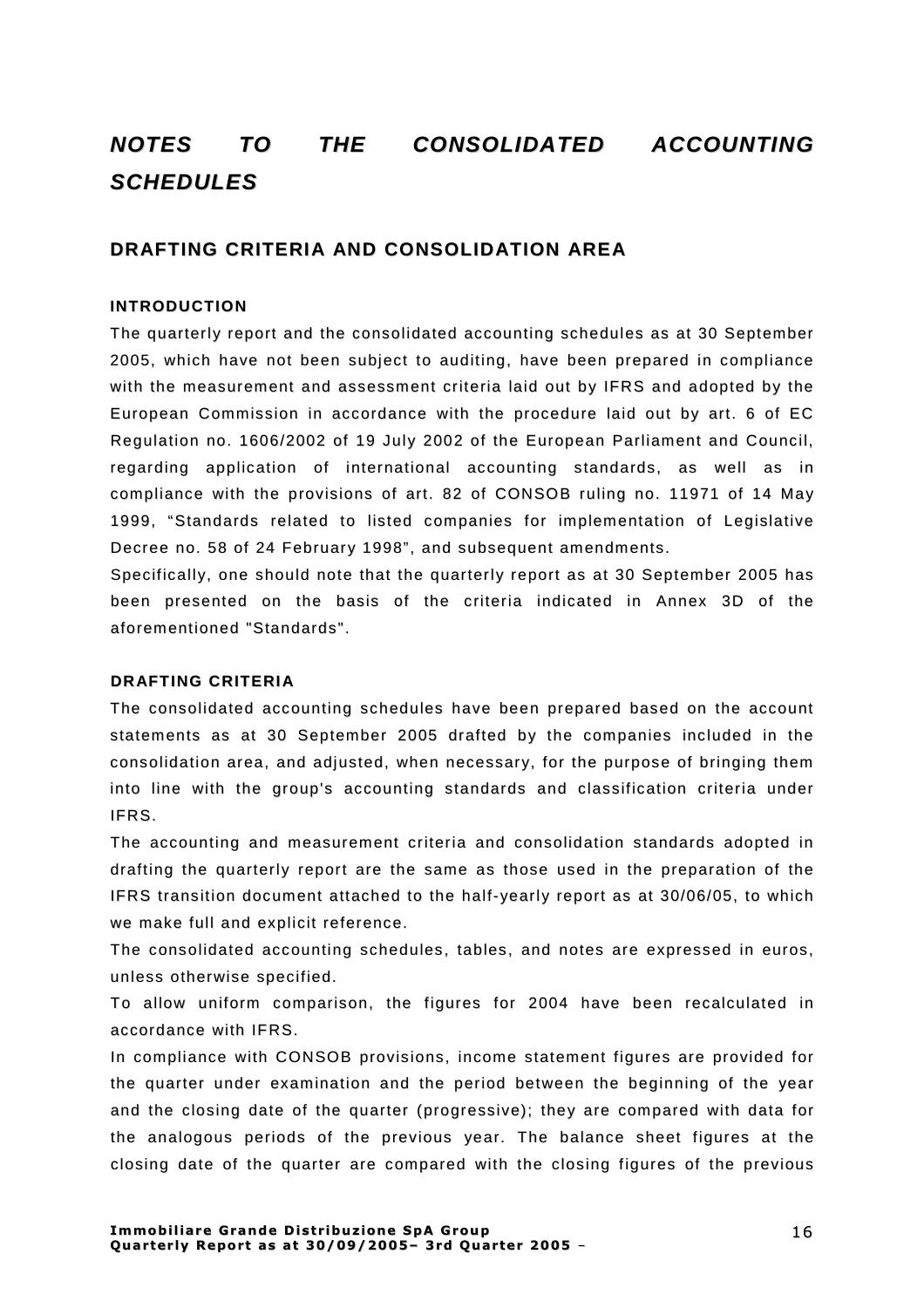quarter and the previous year. Therefore, the notes to income statement items are made in the comparison to the same period of the previous year (30 September 2004), whereas for assets and liabilities they are made in comparison with the previous quarter (30 June 2005).

Estimations are not employed to a significantly different degree than at the time of drafting the annual accounts. One should also note that these consolidated figures include the accounts of the parent company Immobiliare Grande Distribuzione S.p.A. and the accounts as at 30 September 2005 of Gescom s.r.l., its fully-owned subsidiary.

## **CONSOLIDATION AREA**

The consolidation area as at 30 September 2005 has not undergone any changes compared to 30 June 2005.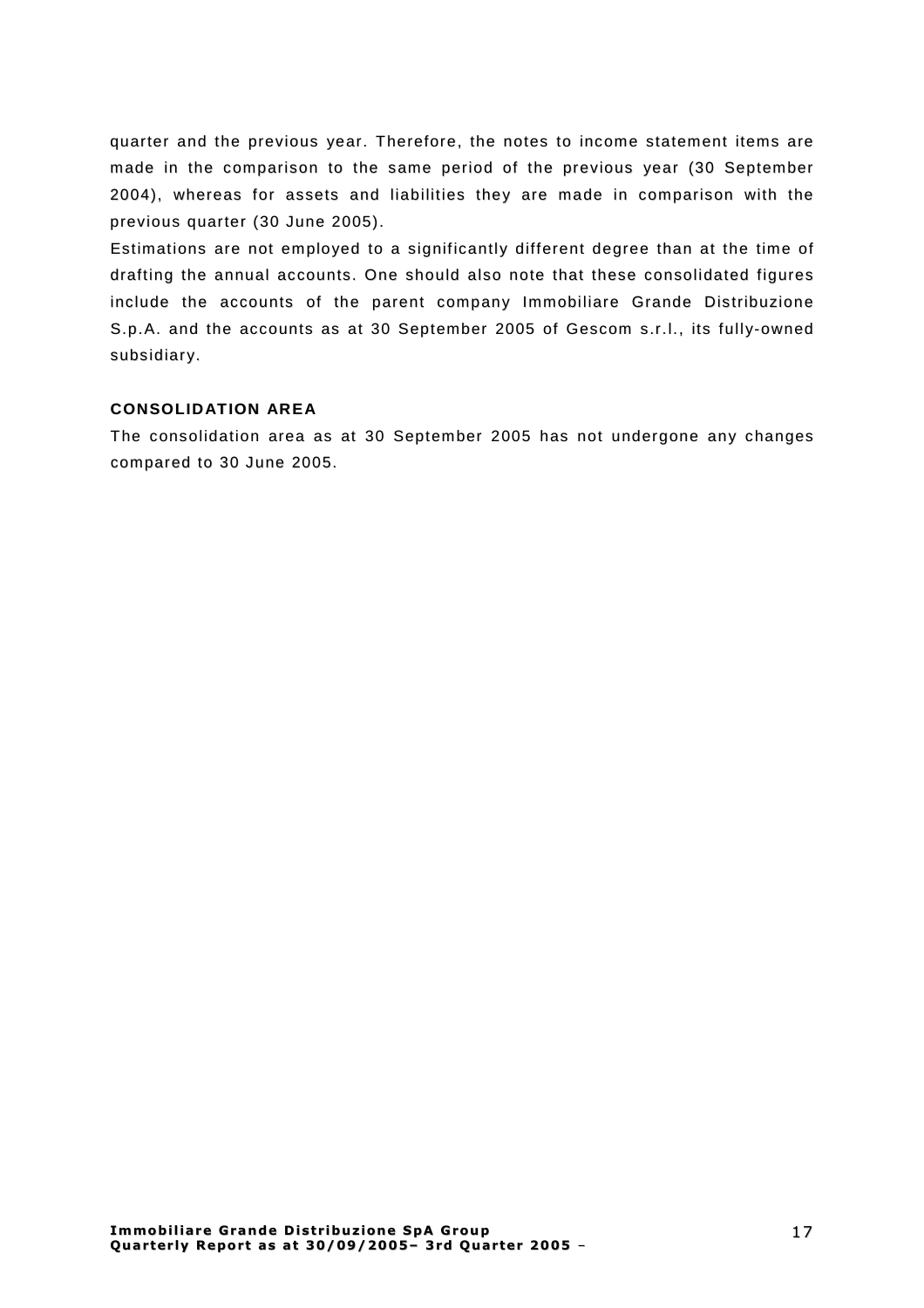# **NOTES TO THE PRIMARY ITEMS IN THE CONSOLIDATED BALANCE SHEET AS AT 30 SEPTEMBER 2005**

## **NON CURRENT ASSETS**

The change in non current assets between 30 June 2005 and 30 September 2005 is primarily due to a  $\epsilon$ 474, 338 increase in assets under construction, related to the expansion of the Leonardo shopping centre (the portion that will remain the property of IGD SpA), and a  $£176,296$  decrease for depreciation in the quarter. The increase in prepaid taxes, amounting to  $\epsilon$ 88,442, is due to the effect of IAS on the related entries.

## **CURRENT ASSETS**

The net change of  $\epsilon$ 1,526,254 compared to 30 June 2005, is primarily due to an increase in inventories related to ongoing work at the Leonardo shopping centre to expand the car park and mall ( $€1,705,976$  for the portion held for sale), a  $€598,389$ increase in trade receivables, and a  $E267,007$  in other current assets from normal operations.

One should note a  $£1,234,730$  increase in Financial Receivables and Other Current Financial Assets held for trading, due to greater investment of liquid assets.

### **EQUITY**

The change in Equity primarily results from the third quarter profit, amounting to  $€4,503,782$ , and a decrease in the cash flow hedge reserve due to IAS accounting.

## **NON CURRENT LI ABILITIES**

The  $£437,635$  net change in non current financial liabilities is primarily due to the transfer of loan payments due within the next 12 months from non current to current liabilities, and to IAS entries related to the measurement of financial hedging instruments.

The  $£1.704.756$  increase in deferred tax liabilities is due to the effect of taxes on IAS entries.

There have been no other significant changes.

## **CURRENT LI ABILITIES**

The most significant changes in current liabilities are due to a decrease:

• of  $£1,304,789$  in current financial liabilities due to the elimination of the negative balance of a clearing account with TCA s.r.l.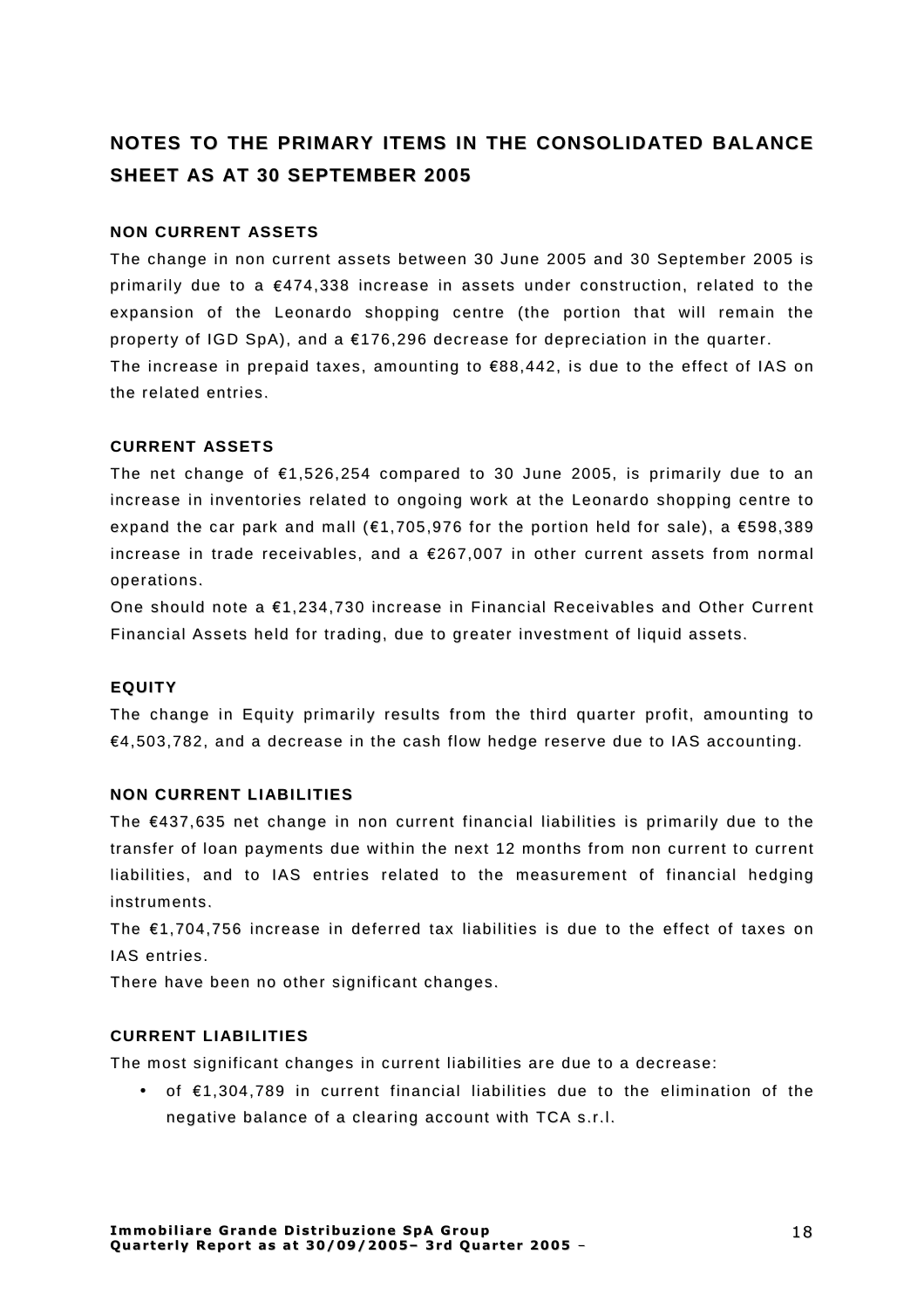- of €2,302,887 in trade receivables due to settlement of supplier invoices falling due
- of €1,209,216 in tax liabilities due to payment of VAT liabilities.

# NOTES TO THE PRIMARY ITEMS IN THE CONSOLIDATED INCOME **STATEMENT AS AT 30 SEPTEMBER 2005**

## **OPERATING REVENUE AND INCOME**

Consolidated turnover and other income as at 30 September 2005 amounted to €39,141,427, with an increase of €1,811,423 from the previous year (+4.85%); this increase was primarily due to rental revenue from the Fonti del Corallo shopping centre, since the latter was acquired in the second quarter of 2004 and thus contributed to revenue for a shorter period.

## PURCHASE OF MATERIALS AND OUTSIDE SERVICES

This item primarily includes rent paid as lessee on properties managed by the Group, and costs for expanding the mall and car park at the Leonardo shopping centre.

The increases, compared to 30 September 2004 ( $€4,916,400$ ) and compared to individual quarters, are specifically due to costs incurred for the aforementioned construction.

### **PERSONNEL COSTS**

Personnel costs rose by  $E250.085$  compared to the same period in 2004, due to an increase in the number of employees.

## OTHER OPERATING COSTS

There have been no significant changes.

### **FINANCIAL INCOME AND CHARGES**

Financial income shows an increase of  $\epsilon$ 2,741,505 compared to the same period in 2004, due to both the new financial resources which have been tapped through listing, and to an increase in positive IRS spreads.

The  $\epsilon$ 1,598,083 increase in financial charges is due to an increase in interest payable on new loans (Livorno), and an increase in negative IRS spreads.